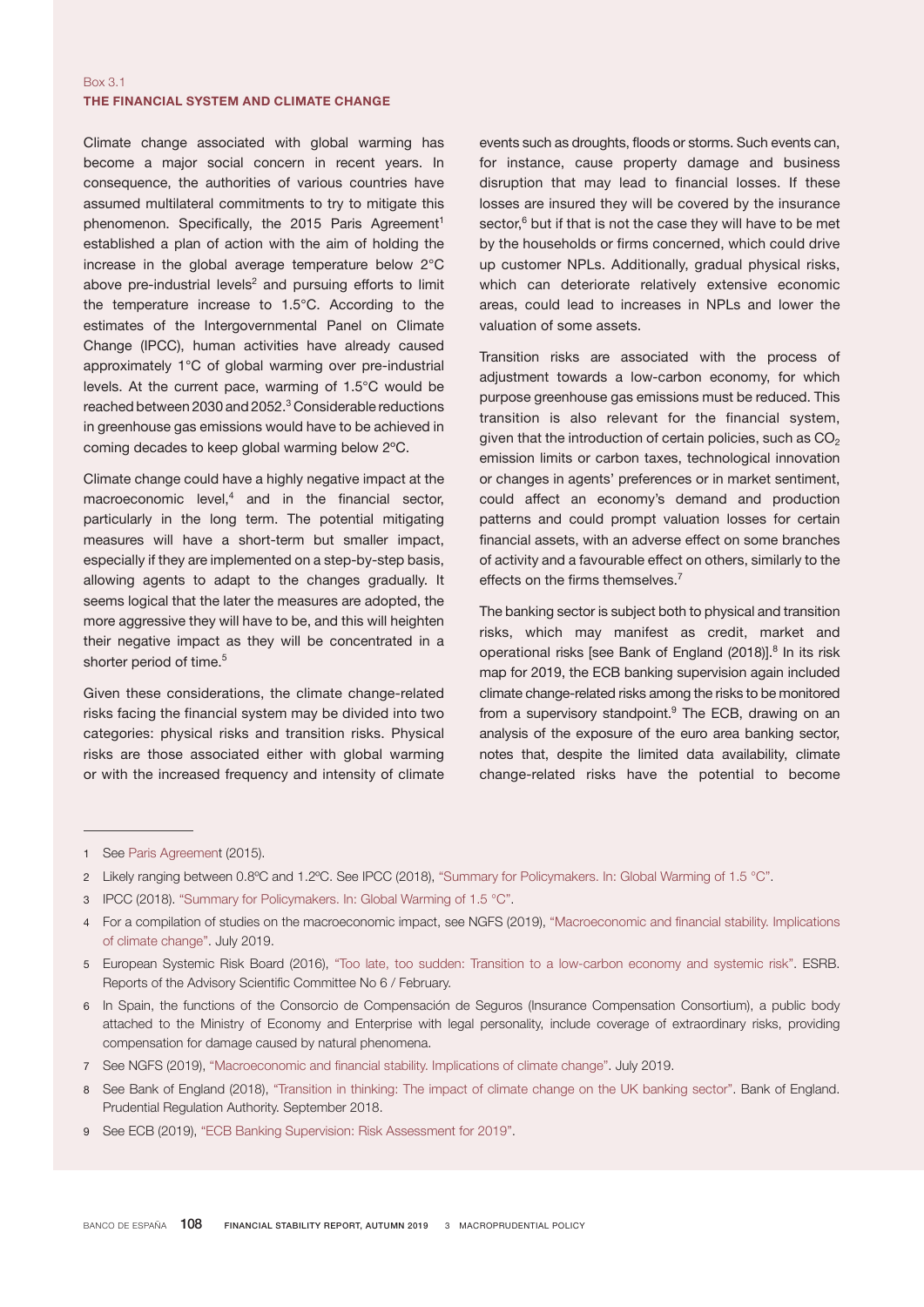## Box 3.1 THE FINANCIAL SYSTEM AND CLIMATE CHANGE (cont'd)

Table 1 PHYSICAL AND TRANSITION RISKS

## Strength of response

(based on whether climate targets are met)



SOURCE: NGFS (2019).

systemic for the euro area, in particular if markets are not pricing the risks correctly.<sup>10</sup> Figure 1 shows the disruptive potential of the possible combinations of physical and transition risks.<sup>11</sup>

The financial system also has a role to play in this transition. One of the Paris Agreement's goals was that financial flows be made consistent with a pathway towards low greenhouse gas emissions and climate-resilient development. The changes needed to comply with the Paris Agreement's goals entail increasing investment and shifting resources. The estimates depend on the scenarios assumed, but according to the European Commission's Action Plan on Financing Sustainable Growth, an annual investment gap of almost €180 billion would have to be met to achieve the energy and climate goals in the period 2021-2030.

In the institutional sphere, several initiatives have been launched related to the role of the financial system in climate change, notably the G20's work,<sup>12</sup> the FSB's Task Force on Climate-Related Financial Disclosures (TCFD), the European Commission's Action Plan on Financing Sustainable Growth and the EBA's work on sustainable finance.

Central banks are also working to include the possible implications of climate change in their analysis and their supervisory and macroprudential policy. At the end of 2017 the Network for Greening the Financial System (NGFS)<sup>13</sup> was launched and now comprises (at September 2019) 42 central banks and supervisors and eight observers. Its purpose is to define and promote best practice both within and outside of its membership, conduct analytical work on green finance, contribute

<sup>10</sup> See ECB (2019), ["Climate](https://www.ecb.europa.eu/pub/pdf/fsr/ecb.fsr201905~266e856634.en.pdf?613f7cd049b8715ed75ba22c21fab16f) change and financial stability", Financial Stability Review, May 2019.

<sup>11</sup> European Commission (2018), ["Action Plan: Financing Sustainable Growth](https://ec.europa.eu/transparency/regdoc/rep/1/2018/EN/COM-2018-97-F1-EN-MAIN-PART-1.PDF)", COM(2018) 97 final.

<sup>12</sup> G20 GFSG (Green Finance Study Group) (2016), ["G-20 Green Finance Synthesis Report",](http://www.g20.utoronto.ca/2016/green-finance-synthesis.pdf) September.

<sup>13</sup> At the initiative of the Banque de France at the Paris One Planet Summit, initially comprising eight central banks and supervisors. The Banco de España joined the network in April 2018; the Deputy Governor is a member of the Plenary Meeting.